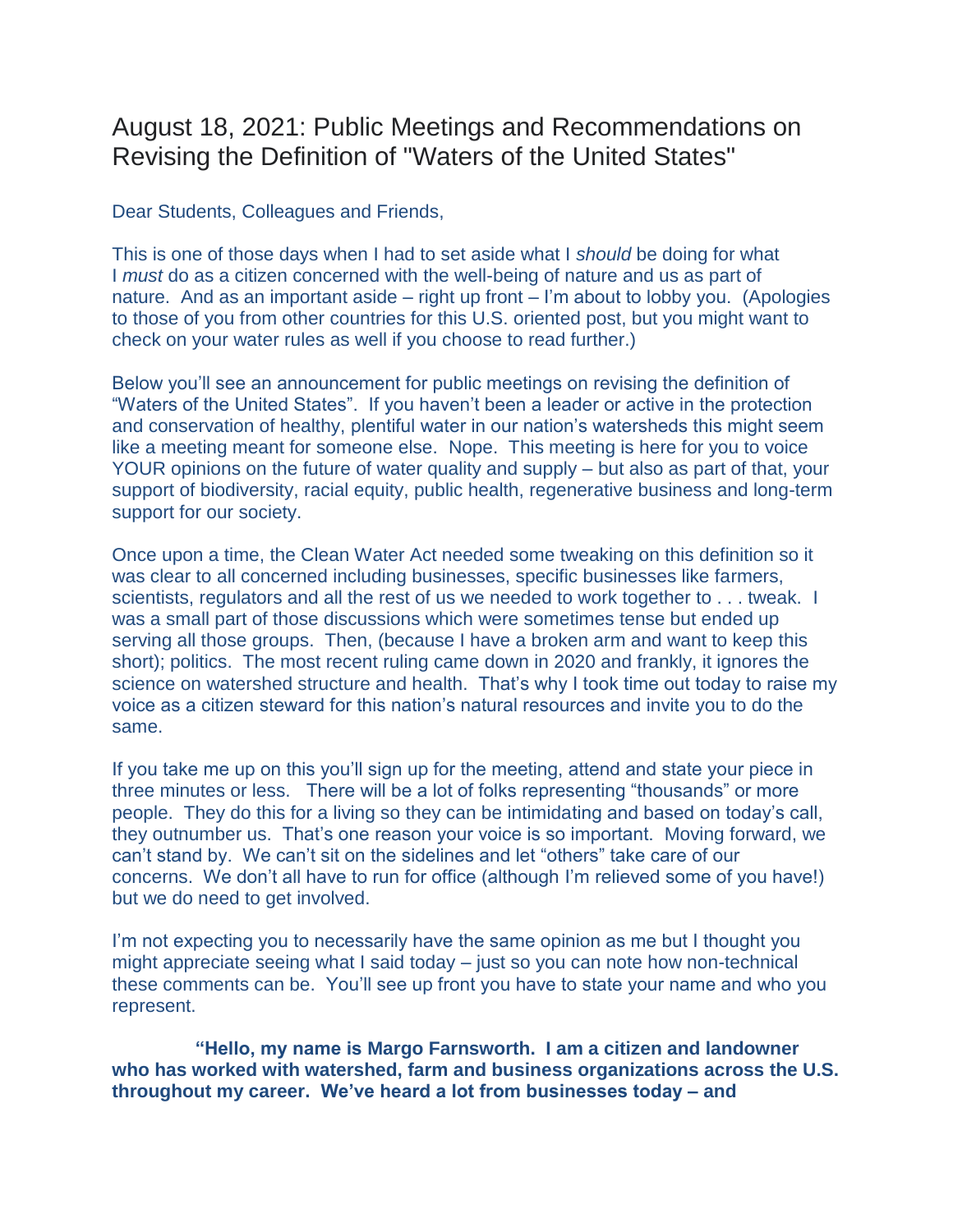**businesses (including food production) are vital to our country. However, it is important to understand that without healthy, plentiful natural resources (specifically water), business and in fact society will suffer. It's critical any Waters of the U.S. Rule definition includes tributaries, ephemeral streams and wetlands in any Waters of the U.S. definition.**

 **Clear communication and streamlined processes have been a challenge in the past and should be paramount in moving forward – including clear definitions regarding enforcement.**

 **However, if we do not base our decisions and definitions on science and what we know about how watersheds work, we are doing citizens, the rest of nature AND business in the long-run a huge disservice. Organizations may represent thousands or tens of thousands of us; but science represents all of us. Please, repeal the 2020 rule and move forward based on sound watershed science. Then, work to enforce the resulting rules. Thank you."**

See? Simple. The link in the announcement below should clear up any questions you have and will lead you to where you can sign up to speak on behalf of healthy, plentiful waters. Of course, you can also contact me with any questions as well. Thank you in advance and be well.

## **Public Meetings and Pre-proposal Recommendations on Revising the Definition of "Waters of the United States"**

The U.S. Environmental Protection Agency and the Department of the Army recently announced upcoming community engagement on the agencies' plans to write a new definition of "waters of the United States" (WOTUS) under the Clean Water Act to better ensure clean and safe water for all. EPA and Army are committed to providing certainty by developing a reasonable, effective, and durable definition of WOTUS that protects public health, the environment, and downstream communities and economies, while supporting agriculture and other industries.

Public meetings will be held on August 18, 23, 25, 26, 31 and September 2, 2021. The meeting on August 25, 2021 is for small entities, including small governments and small non-profits. In addition, the agencies are initiating Federalism and Tribal consultations for the foundational rule that would restore the regulations defining WOTUS that were in place for decades until 2015, with updates to be consistent with relevant Supreme Court decisions.

EPA's WOTUS website includes registration links for the August public meetings: [https://www.epa.gov/wotus/public-outreach-and-stakeholder-engagement](https://www.epa.gov/wotus/public-outreach-and-stakeholder-engagement-activities)[activities](https://www.epa.gov/wotus/public-outreach-and-stakeholder-engagement-activities)